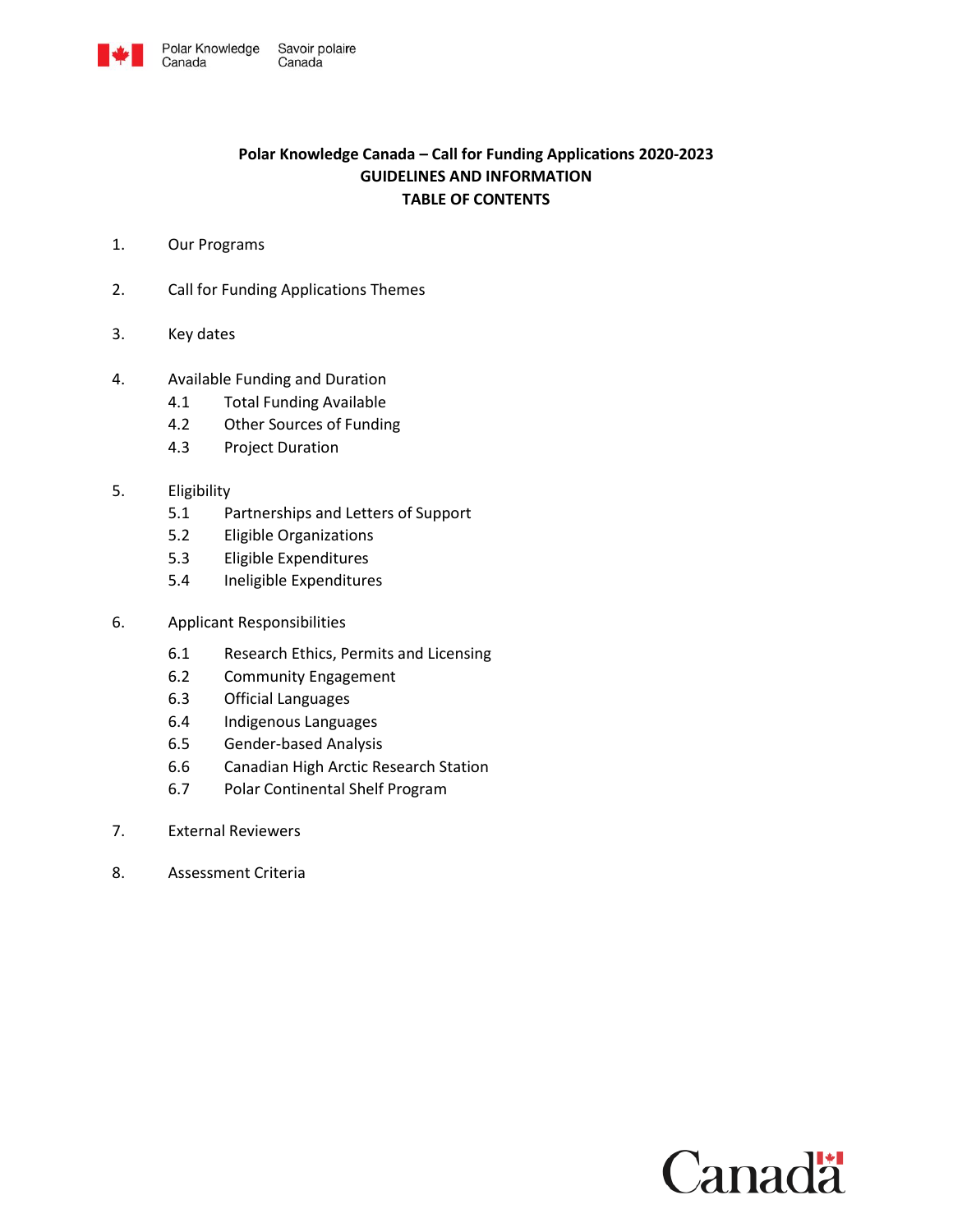# **1. Our Programs**

The Northern Science and Technology (NST) Program aims to anchor a strong research presence in Canada's Arctic. This program will create an environment in which both Indigenous and local knowledge and science contribute to addressing challenges in the Arctic.

The Polar Knowledge Application (PKA) Program aims to promote and further strengthen science and technology nationally and internationally and build science capacity through training, outreach, increased knowledge sharing and learning opportunities. The program aims to enhance and build awareness of the polar regions across Canada through fostering collaborations with other organizations to promote Canadian northern science and technology and advance the next generation of researchers and highly qualified personnel.

# **2. Call for Funding Applications Themes**

To be considered, projects must pertain to Canada's North and must address at least one of the themes under the Northern Science and Technology (NST) or the Polar Knowledge Application (PKA) Programs, as described below.

## **Northern Science and Technology Program (NST)**

**NST Theme 1**: Understanding dynamic northern ecosystems in the context of rapid change.

Under this theme, projects must focus on either one of the following sub-themes:

1.1 The development of baseline information on northern terrestrial and marine ecosystems through cryosphere and ecosystem-based scientific research, and Indigenous knowledge in the geographic region in the map below (refer to map\*).

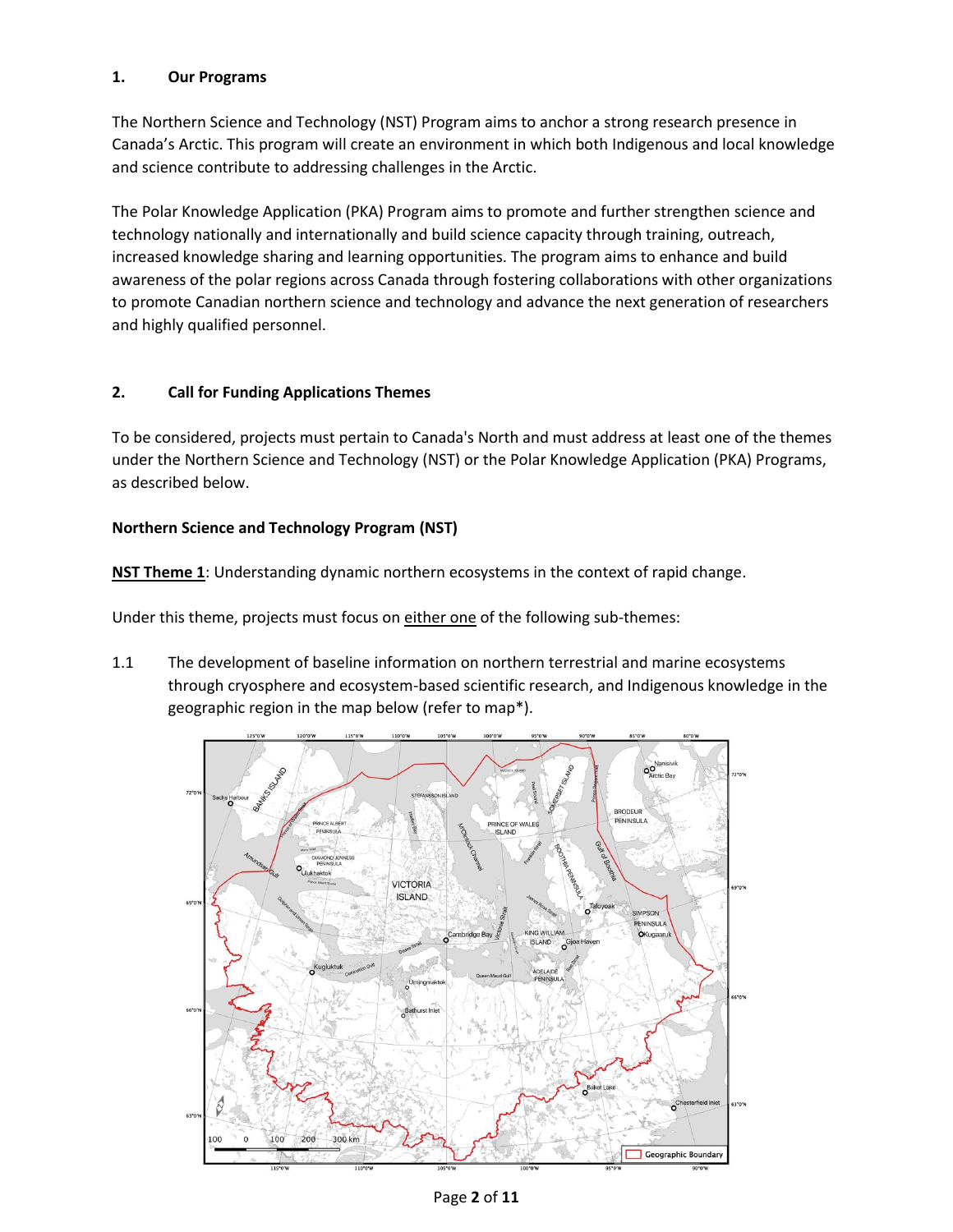1.2 Terrestrial ecosystem change in support of an existing National Aeronautics and Space Administration's Arctic Boreal Vulnerability Experiment (ABoVE) project. \*Projects can be in the approximate area of the geographic boundary outlined in the map. If you are unsure if the geographic area for your project is eligible, please contact [POLAR.](mailto:Grants-Contributions%20%3cgrants-contributions@polar.gc.ca%3e)

**NST Theme 2**: Advancing sensible energy, technology and infrastructure solutions for the North

Under this theme, projects must focus on one or more of the following sub-themes:

- 2.1 Testing and demonstrating pre-commercial or commercially available clean energy technologies prior to deployment to remote northern communities.
- 2.2 Waste and wastewater treatment technologies that will decrease pressure on landfills and improve water treatment facilities to contribute to the reduction of health risks from open burning and leaching of contaminants into the environment.
- 2.3 Innovative approaches to facilitate the development of affordable, culturally informed homes that can be constructed and maintained using the growing capacity available within northern communities.

**NST Theme 3**: Bridging northern community wellness and environmental health

Under this theme, projects must focus on one or more of the following sub-themes:

- 3.1 Changes in abundance and diversity of country foods and their predators through communityled research in ecosystems, including how these changes affect food security and wellness.
- 3.2 Knowledge of diseases in northern wildlife by examining how resident or migratory wildlife can act as reservoirs and/or vectors for disease affecting food webs, community health and regional food security.
- 3.3 The effects of environmental change on community wellness by advancing knowledge on mitigation and adaptation of communities to environmental change, in particular water quality, local pollution, and waste management.

## **Polar Knowledge Application Program (PKA)**

Under this program, projects must relate to POLAR's functions to advance knowledge of the Canadian Arctic and strengthen Canadian leadership in northern science and technology as well as address one or more of the following themes:

## **PKA Theme 1: Indigenous Knowledge**

Application of Indigenous knowledge in northern research activities to contribute to facilitating the creation of new knowledge and supporting decision-making. Projects can support use of Indigenous knowledge at any stage of the research cycle, from setting research priorities to interpreting results to sharing information and disseminating knowledge products.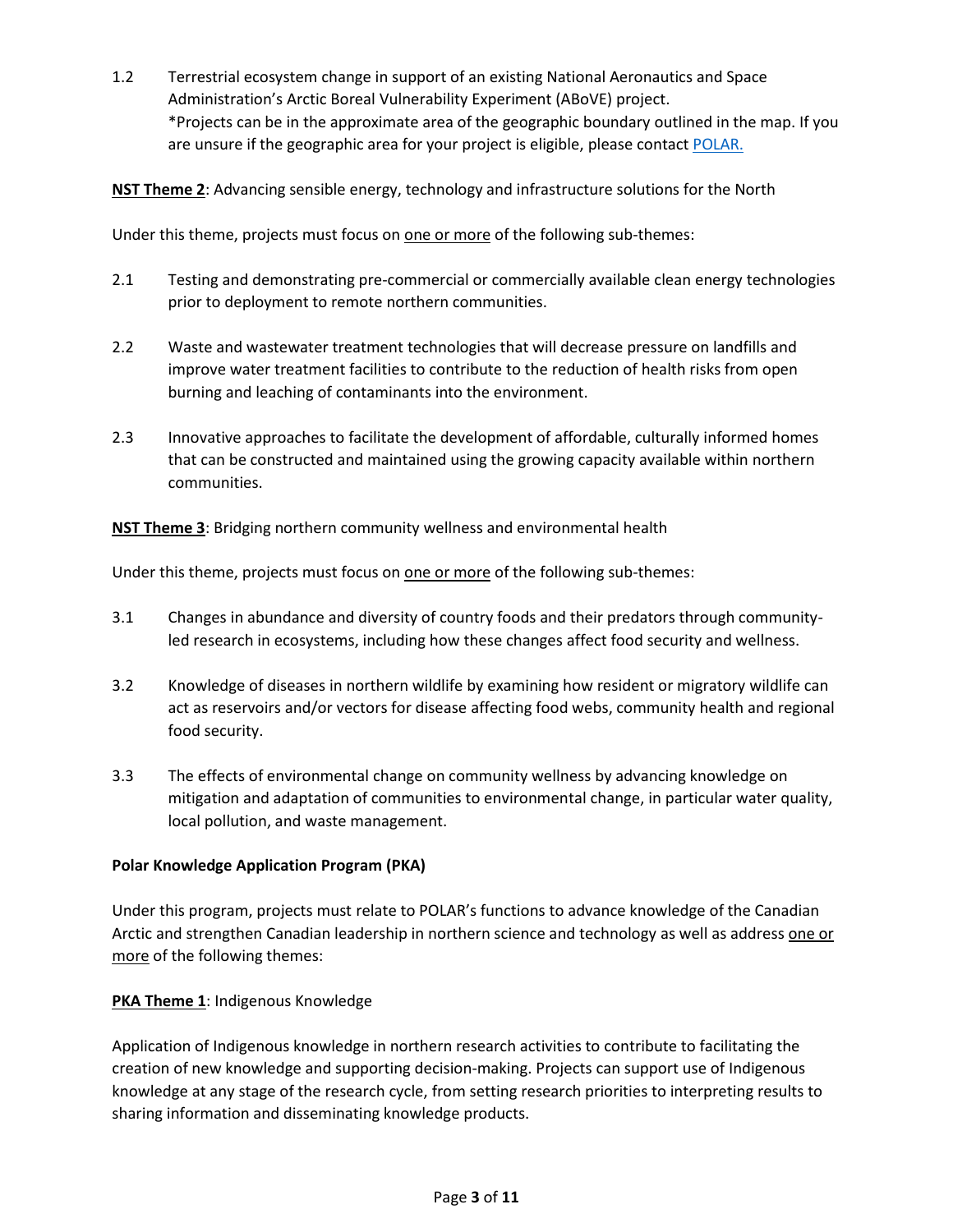# **PKA Theme 2: Capacity Building**

Strengthening individual capacity through initiatives that inspire, motivate, and support youth and early career researchers to pursue careers in northern science, technology, engineering, math and computer sciences and/or that increase opportunities for Indigenous and local leadership in research and monitoring.

# **PKA Theme 3**: Research coordination

Enhancing research coordination to strengthen the capacity of northern communities to participate in and influence northern research. This should involve providing research advisory and community liaison functions by coordinating communities' involvement and supporting engagement between researchers and communities in domestic and international research initiatives, including for the implementation of the Agreement on Enhancing International Arctic Scientific Cooperation.

# **PKA Theme 4**: Data Stewardship

Improving science and technology data stewardship for evidence-based decision-making. This will involve supporting northern organizations to manage data and Indigenous knowledge according to their needs and requirements. This could include establishing data infrastructure and/or the development of organizational policies and procedures on data standards, data sharing agreements, intellectual property rights, and interoperability of datasets. Data management activities will be supported if they contribute to enhancing data catalogues, search and discovery, access, and/or increasing the types of polar data available to communities, researchers and the Canadian public. Projects that enhance services or develop new services must be interoperable with current systems and networks. Projects must use existing standards and protocols utilized within the polar data community to ensure compatibility with current data networks and repositories.

All efforts should be made to adhere to th[e Government of Canada Directive on Management of](https://www.tbs-sct.gc.ca/pol/doc-eng.aspx?id=15249)  [Information Technology.](https://www.tbs-sct.gc.ca/pol/doc-eng.aspx?id=15249)

# **PKA Theme 5: Knowledge Mobilization**

Mobilizing Indigenous knowledge and scientific findings for use by communities and decision-makers in the north. This could include translating research into plain language and Indigenous languages, improving public access to information and enhancing knowledge outreach by connecting researchers and Indigenous knowledge holders to diverse audiences across Canada.

IMPORTANT: For projects that apply only under PKA Theme 5, the project must propose to mobilize knowledge for at least one of the three themes of the NST Program.

# **3. Key Dates**

- Submission Deadline: April 30, 2019 23:59 PM (PT)
- All applicants will be notified of the Initial Screening Results: June 30, 2019
	- o Projects that do not meet the mandatory requirements will not move to the next level of the assessment process and will not be considered further.
	- o Projects that meet all mandatory requirements will move to the next level of the assessment process.
- Notifications to successful and unsuccessful applicants: November 2019
- Negotiations of funding agreements to be completed by: March 24, 2020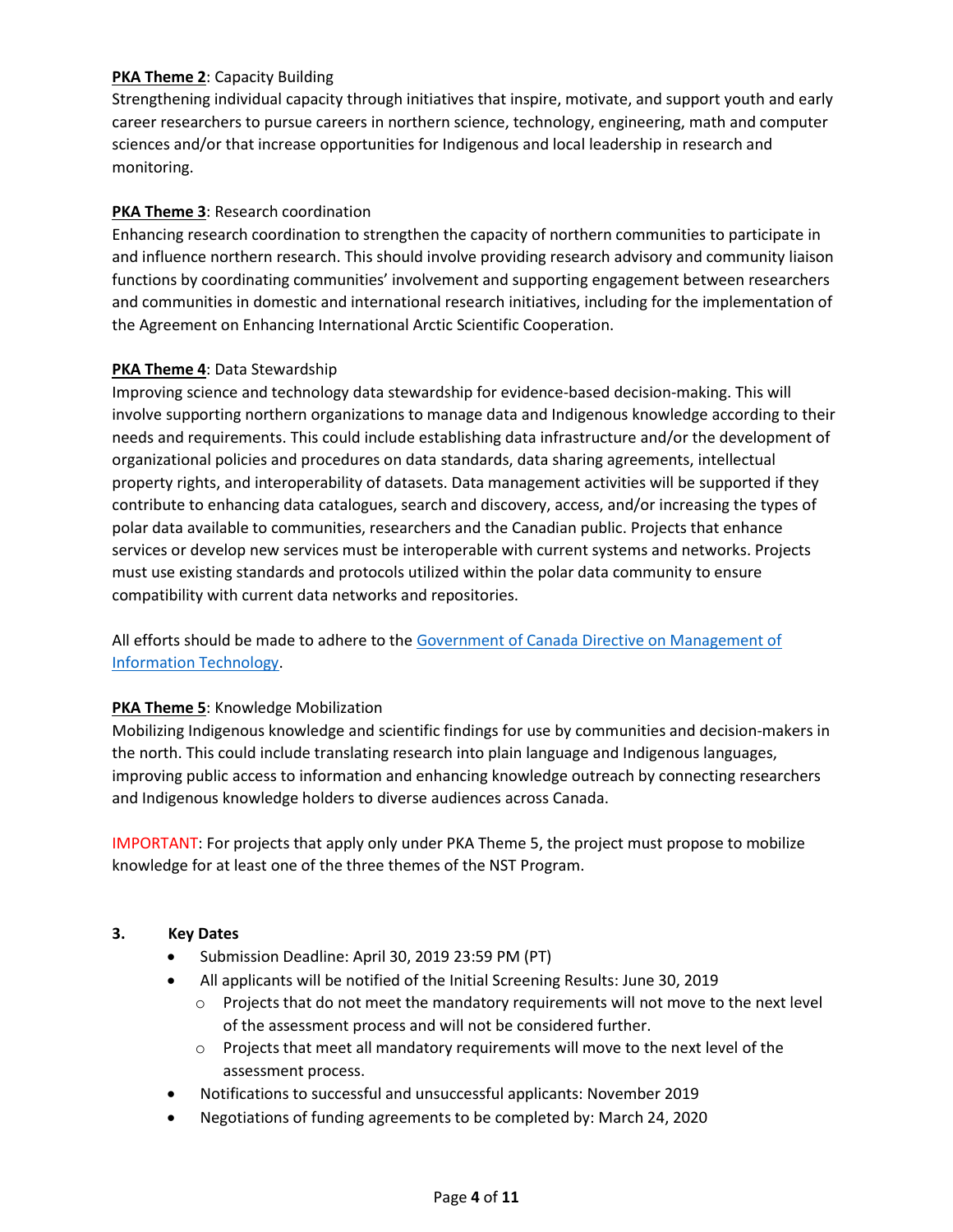Project Start: No earlier than April 1, 2020

## **4. Available Funding and Duration**

## 4.1 **Total Funding Available**

The maximum amount of funding considered per project is \$150,000 per year for up to 3 years. The total request for funding for each project cannot exceed \$450,000.

## 4.2 **Other Sources of Funding**

Projects must be supported by other sources of funding that contribute to the direct costs of the project. This support can be in the form of financial or in-kind\* (non-financial) contributions and can come from project partner(s), other funding sources or the organization applying for funding.

\* In-kind contributions are non-monetary goods or services (resources) provided to the project by sources other than POLAR, which, if not donated, would have to be spent with project funds. Donations of money are categorized as financial contributions, and not as in-kind.

## **For projects submitted to the Northern Science and Technology Program**:

Up to \$50,000 total funding requested from POLAR – Applicants must demonstrate that they have obtained other sources of funding to support this project; however there is no set minimum amount of funding that will be required from other sources.

Between \$50,001 and \$450,000 total funding requested from POLAR – Other sources of funding must represent 50% of the total POLAR funding amount. The match funding must be confirmed via letters of support or other acceptable documentation confirming the details of funding, such as funding approval letters.

## **For projects submitted to the Polar Knowledge Application Program**:

Applicants must demonstrate that they have obtained other sources of funding to support this project; however there is no set minimum amount of funding that will be required from other sources.

## 4.3 **Project Duration**

POLAR will support projects that will start no earlier than April 1, 2020 and will span for a period of 1 to 3 years. All projects must have an end date of March 31, 2023 at the latest.

POLAR will determine the funding amounts based on the financial needs for each project, in consideration of the following:

- The amount of funds available;
- The amount of funding required to achieve expected project results;
- The volume of applications received; and
- The merit of a specific application as determined by the Program's Evaluation criteria

Decisions regarding eligibility and funding amounts are final.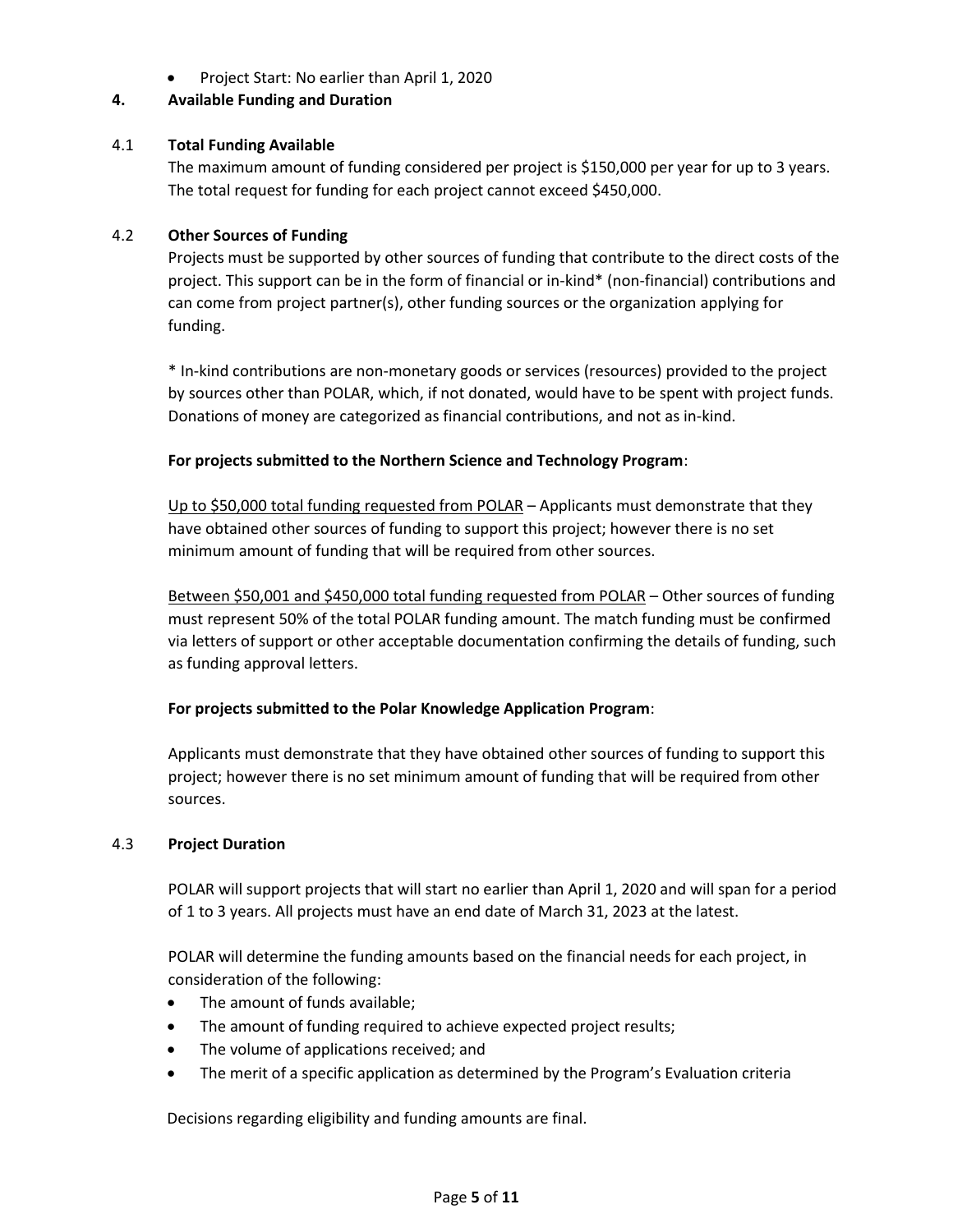NOTE: POLAR's fiscal year runs from April 1 to March 31.

# **5. Eligibility**

## 5.1 **Partnerships and Letters of Support**

All projects must include a partnership with a northern-based or Indigenous organization, except where the project applicant is itself a northern-based or Indigenous organization.

Letters of support are required from all active partners and they must describe their role as well as the level, duration, and type of support (financial and/or non-financial) planned for the project.

## 5.2 **Organizations**

The following Canadian organizations are eligible to submit an application:

- Educational and academic institutions;
- Provincial, territorial, regional and municipal governments;
- Indigenous organizations;
- Northern communities;
- Not-for-profit and non-governmental organizations; and
- For-profit organizations.

NOTE: Federal government departments/agencies and international organizations are not eligible for funding, but may participate in the project as a partner.

## 5.3 **Eligible Expenditures**

POLAR will only fund project-related expenditures that are pertinent, reasonable and essential to accomplish the objectives of an eligible project and that fall under the following classes of expenditures:

**Personnel (salaries, benefits & wages)**: Salaries of staff directly involved in carrying out project activities, and can include full- and part-time staff, trainees (college, undergraduate, graduate students, postdoctoral fellows) and international researchers.

**Professional Fees and Services**: Fees to be paid to individuals (consultants, contractors, specialists, or community members) having the required qualifications, knowledge and/or expertise.

**Tuition Fees**: Includes other compulsory student fees.

**Travel, Hospitality, Conferences and Events**: All expenditures related to travel, hospitality, conferences and events must be in compliance with the [Travel Directive.](https://www.njc-cnm.gc.ca/directive/d10/en)

- **Travel**: Expenditures to and from a destination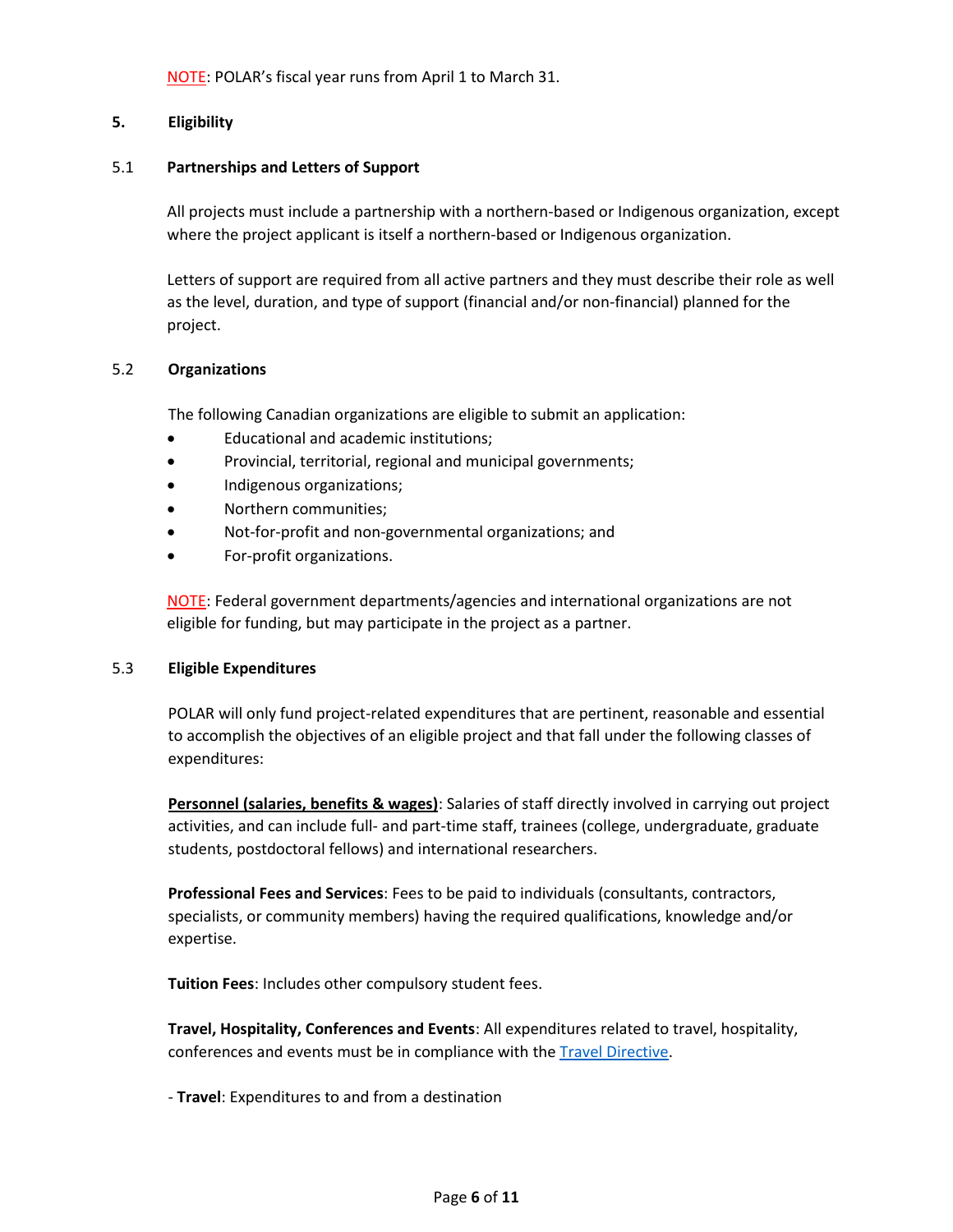- **Hospitality**: Food & beverages being provided, facility rental, information technology and audio visual equipment rental.

- **Meals and Incidentals**: Daily meals and incidental expenditures.

**Materials, Equipment and Supplies**: **Purchase costs which may include office/laboratory** supplies, electronic devices, lab/field consumables, miscellaneous field supplies/equipment, publication fees, promotional materials, printing, photocopying, communication, repair, maintenance, and upgrade costs.

**Rentals**: Costs for rentals which may include: office/lab space, storage fees, equipment (truck, boat, aircraft and helicopter, etc.) Costs for rentals which may include: office/lab space, storage fees, equipment (truck, boat, aircraft and helicopter, etc.)

**Postage and Shipping**: Costs for postage & shipping of supplies/materials/equipment.

**Communications:** Translation costs, methods for dissemination of results (e.g. reports, videos, CD- ROMs, web-pages), page charges for articles published, costs for preparing and publishing research manuscripts.

**Other (specify)**: Includes all other costs directly related to the project that have not been captured within any of the specific categories above. These may include honoraria for Indigenous Elders and community experts, administrative fees, etc.

In **all** cases, administrative expenditures are limited to a maximum of 15% of the total project funding allocated by POLAR.

# 5.4 **Ineligible Expenditures**

Expenditures that will not be considered for funding include:

- Costs of the organization's ongoing operational activities. POLAR funding is not intended to support long-term activities that should be carried out as part of the organization's mandated activities;
- Any costs not directly related to the project;
- Administrative fees that exceed 15% of the total project funding allocated by POLAR;
- Unidentified miscellaneous costs;
- Travel and hospitality expenditures that exceed those in the [Travel Directive;](https://www.njc-cnm.gc.ca/directive/d10/en)
- Rental charges for space and equipment that is owned by the recipient organization; and
- Capital expenditures.

# **6. Applicant Responsibilities**

The applicant is responsible to ensure that the following are appropriately incorporated in the project, as applicable.

# 6.1 **Research Ethics, Permits and Licensing**

Before conducting project activities, the applicant is responsible and accountable to determine and obtain all applicable permits, ethics approvals, and licenses required by territorial and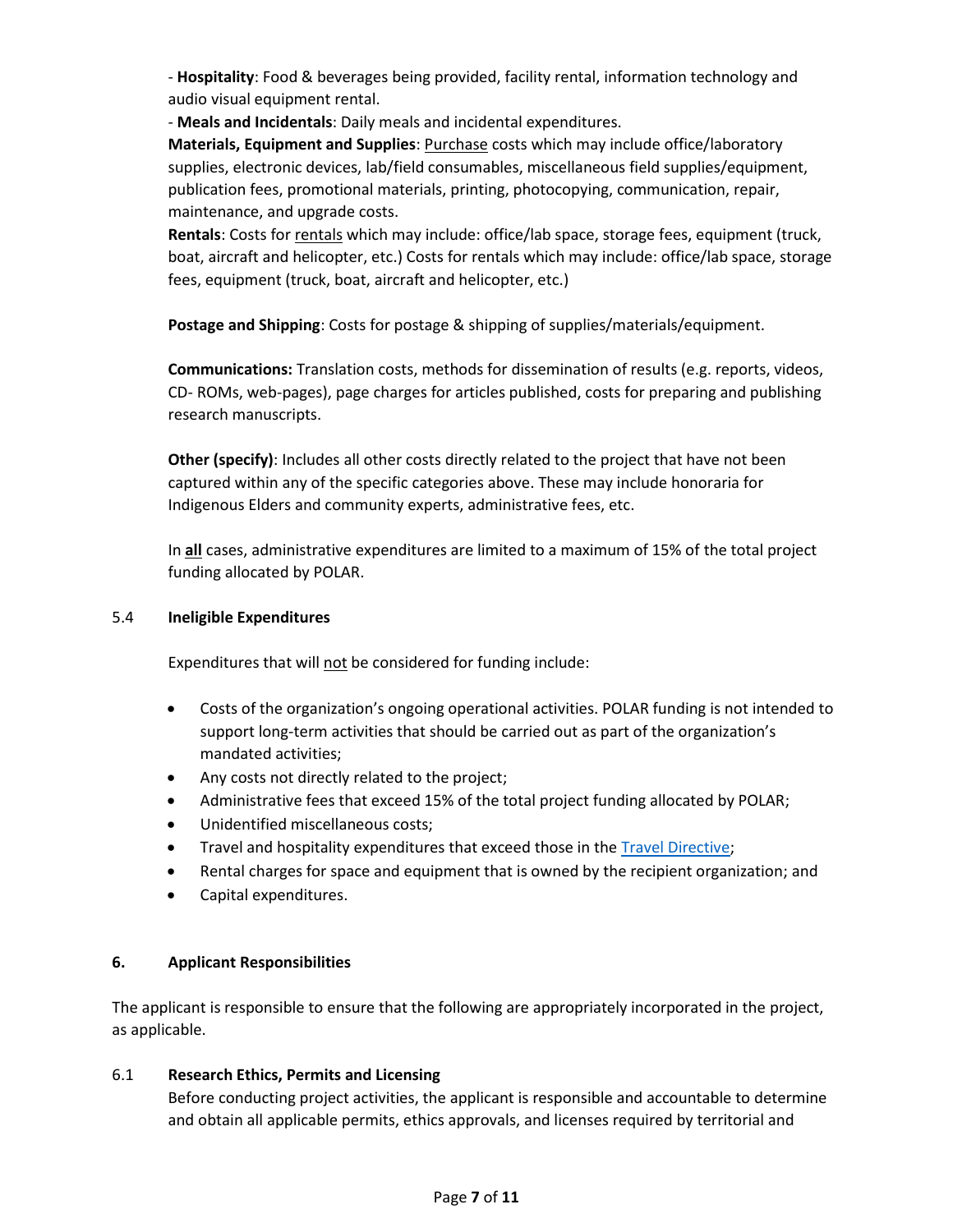federal governments or Indigenous governments and/or land claim organizations. These may include but are not limited to:

- Research Ethics
- Environmental Assessments
- Licensing

NOTE: Although proof of approval/permits/licenses is not required through this funding application process, POLAR may request these documents at any time if the project is approved for funding.

## 6.2 **Community Engagement**

Community engagement is a fundamental element of POLAR-funded projects. Community engagement activities are key to ensure a meaningful exchange of information, and will enhance collaborative activities. The outcomes of these community engagement activities will also provide more detailed evidence to support community relevance and benefit. Communityresearcher relationships should be established early on in the project planning process, outlining details of the level of engagement and roles and responsibilities of each partner.

#### 6.3 **Official Languages**

The Government of Canada is committed to enhancing the vitality of the English and French linguistic minority communities in Canada (Francophones living outside the province of Quebec and Anglophones living in the province of Quebec), supporting and assisting their development, and fostering the full recognition and use of both official languages in Canadian society. Projects must be available in one or both official languages depending on the reach and audience. For additional information, consult the [Official Languages Act -](https://laws-lois.justice.gc.ca/eng/acts/O-3.01/page-3.html#h-7) Part IV

#### 6.4 **Indigenous Languages**

Polar Knowledge Canada recognizes the importance of supporting the preservation, revitalization and promotion of Indigenous languages. The applicant is encouraged to take measures to communicate and provide project-related services and products in the Indigenous language(s) spoken by the targeted northern organizations and/or Indigenous groups.

#### 6.5 **Gender-based Analysis**

The Government of Canada is committed to [Gender Based Analysis.](https://www.canada.ca/en/treasury-board-secretariat/services/treasury-board-submissions/gender-based-analysis-plus.html) GBA+ incorporates consideration of gender as well as other identity factors such as age, education, language, geography, culture and income in the development of policies and programs.

## 6.6 **Use of the Canadian High Arctic Research Station**

Applicants requesting in-kind research support on the CHARS campus must submit a separate request using POLAR's Research Support Request Form. Refer to [POLAR Research Support](https://www.canada.ca/en/polar-knowledge/charsusingcampus.html#Research-Support) for more information on the procedures and evaluation criteria.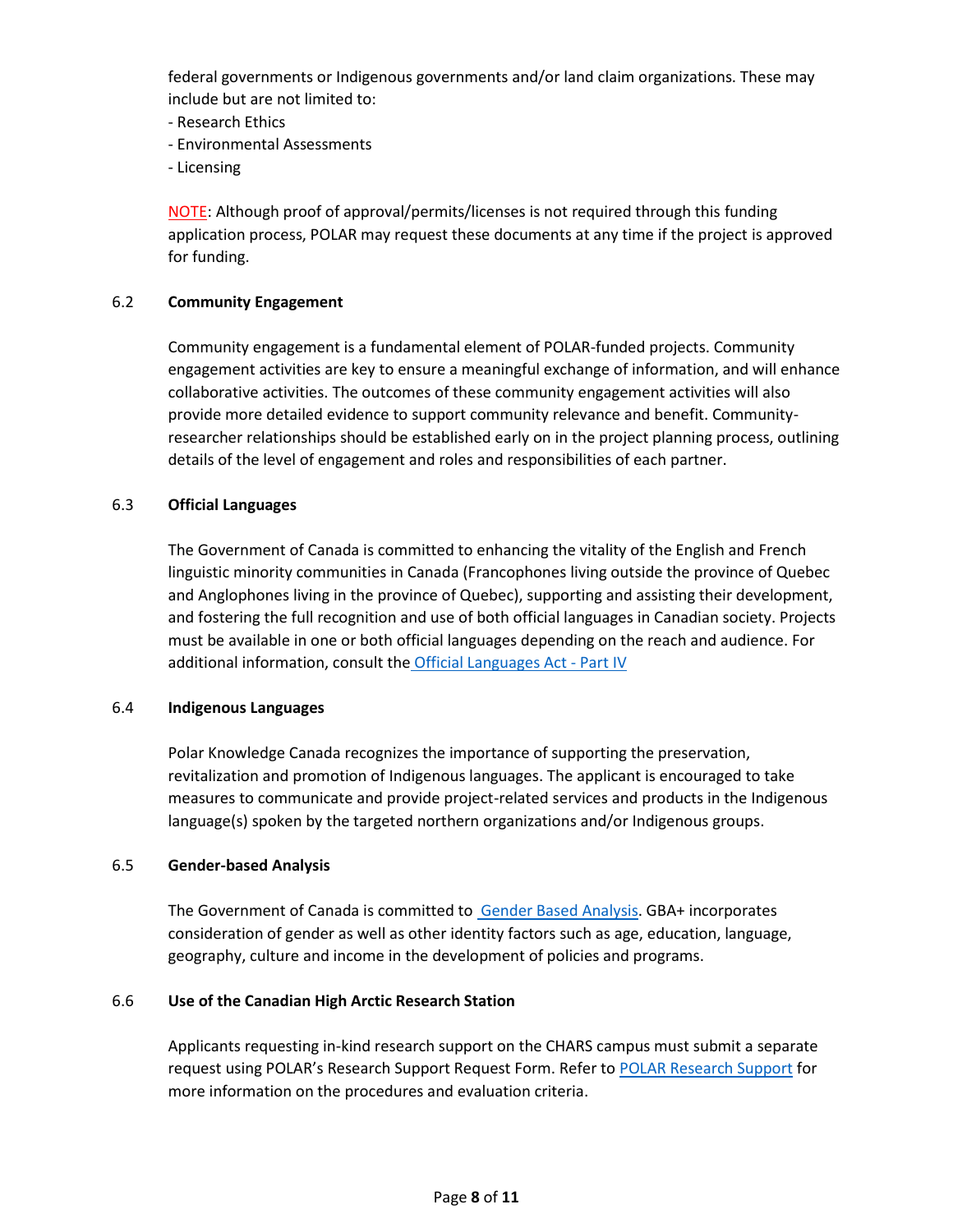## 6.7 **Natural Resources Canada's Polar Continental Shelf Program**

The Polar Continental Shelf Program (PCSP) provides logistics services for field research throughout the Canadian Arctic that is conducted by Canadian government, university, northern, independent and international research organizations.

Under the current agreement between Polar Knowledge Canada (POLAR) and PCSP, projects supported by POLAR's Science and Technology program are eligible for PCSP's logistics coordination assistance on a recoverable expenditure basis only.

Applicants are strongly encouraged to proceed with submitting logistics requests to PCSP. For more information regarding eligibility and timelines refer to PCSP's Arctic Logistics Requests [webpage.](https://www.nrcan.gc.ca/the-north/polar-continental-shelf-program/arctic-logistics-requests/9991)

Applicants should also include the estimated costs for logistics services coordinated by PCSP (or another logistics supplier) in their project budget as part of their application to POLAR.

## NOTE:

"Recoverable expenditures" refer to any expenditure related to logistics services or other specific costs of project logistics paid in advance by PCSP on behalf of a client, which must be reimbursed to PCSP as indicated in the cost-sharing arrangement. These expenditures may include the costs associated with loan of field equipment, charter aircraft hours, fuel, accommodations at the PCSP facility in Resolute.

## **7. External Reviewers**

Applicants must provide the name, title and contact information of at least one (1) and up to five (5) recommended external reviewers who are willing and able to provide a comprehensive, unbiased and critical review of their proposal.

The reviewers must be relevant subject-matter experts and not have collaborated with members of the project team in the last two years.

Consider linguistic ability and potential conflicts of interest. Suggested reviewers should not come from the applicant's own organization or from a partner organization providing a letter of support or financial contributions to the project.

The suggested reviewers must be aware that their names are being provided to POLAR.

## **8. Assessment Criteria**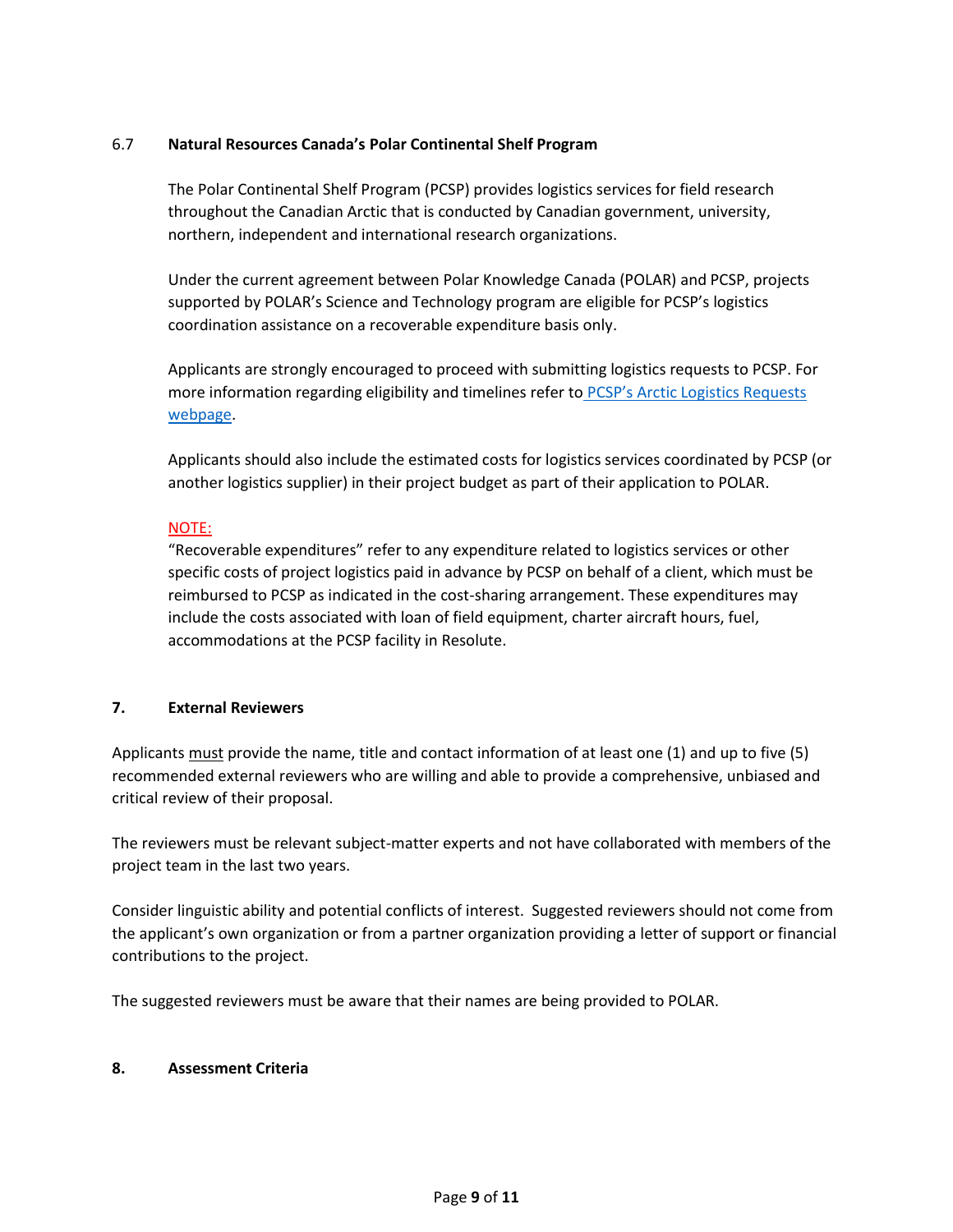POLAR will fund projects that have clear objectives and measurable results. Funding decisions will be based on the number and quality of applications received. Your funding application will first be reviewed for eligibility, and if all mandatory eligibility requirements are met, it will then be assessed by a Multi-Stakeholder Review Committee using the assessment criteria below.

# **Project Objectives**

- Are the objectives appropriate in clarity and scope and achievable?
- Are the objectives well aligned with the selected NST or PKA theme(s)?
- Does the proposed project demonstrate originality and significant impacts in relation to what the project is aiming to achieve under the selected theme(s)?

# **Community Engagement**

- Has the applicant demonstrated a sufficient level of community engagement and support for the project?
- Are the past or planned community engagement activities clearly outlined?
- Are the engagement activities culturally appropriate to the local region(s)?
- Do the engagement activities align with the objectives of the project?

## **Project Relevance and Impact**

- Is the project relevant and responsive to the needs and priorities expressed by the target community/region?
- Does the project clearly address a priority or gap?
- Does the project have a significant impact on local, regional, and/or northern needs and priorities?
- FOR PKA THEME 5 (Knowledge Mobilization): Has the applicant demonstrated the relevance and value of the knowledge to be mobilized, particularly with respect to its potential use by communities and decision-makers in the north?

## **Project Approach and Methods**

- Are the project approach and methods suitable and feasible to meet the project objectives?
- Does the project build upon existing resources, combine activities and/or avoid duplication?
- Has the applicant satisfactorily explained how northern partners and/or Indigenous knowledge will contribute to the process?

## **Organization and Team**

## Organization's experience

- Has the applicant clearly demonstrated how the lead organization has the relevant skills, interest, and experience to carry out the proposed project?
- If the lead organization does not have previous experience that is directly comparable to this proposed project, has the lead organization demonstrated its ability to carry out the proposed project in some other way?

## Team expertise

 Is the composition of the project team appropriate to carry out the project, in terms of complementarity of knowledge and/or skills? Is there sufficient evidence to suggest that the team would be capable of successfully carrying out the project?